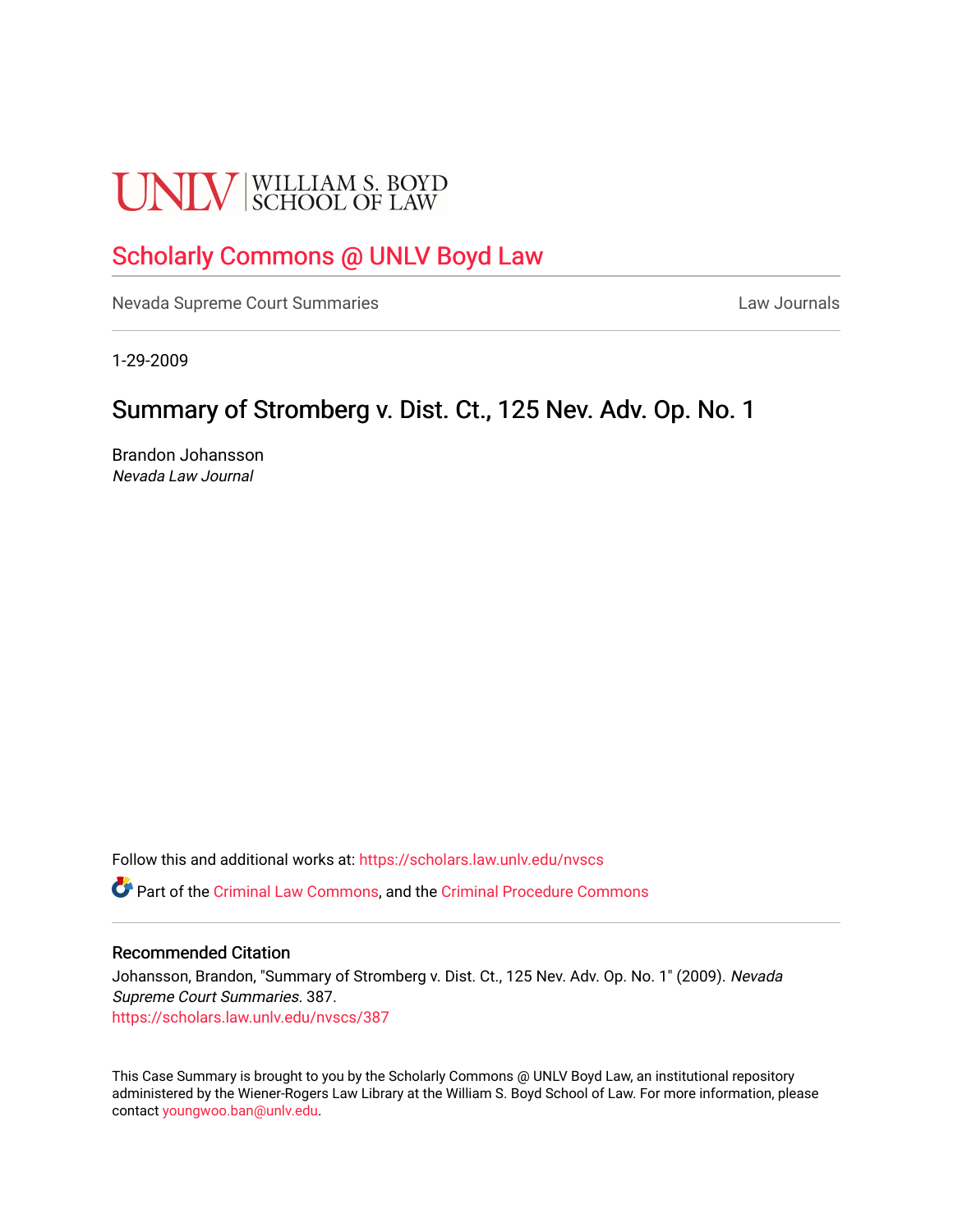## *Stromberg v. Dist. Ct.***, 125 Nev. Adv. Op. No. 1 (Jan. 29, 2009)1**

## **CRIMINAL LAW – DUI**

#### **Summary**

Original petition for a writ of mandamus challenging the district court's decision to deny petitioner's request to apply for treatment.

#### **Disposition/Outcome**

Petition granted. NRS 484.37941 allows third-time DUI offenders who enter a plea of guilty on or after July 1, 2007 to apply for treatment pursuant to the statute. Further, NRS 484.37941 does not violate the separation-of-powers doctrine. The clerk of the court is to issue a writ of mandamus instructing the district court to consider Stromberg's request to plead guilty and apply for treatment.

#### **Factual and Procedural History**

On May 29, 2007, Stromberg was charged with his third count of driving under the influence ("DUI") within a seven year period, a class B felony. On June 8, 2007, Stromberg entered a plea of not guilty in the district court and told the court that it was his intention to change his plea to guilty after July 1, 2007, so he would be eligible to participate in a three-year treatment program that would become effective on July 1, 2007.<sup>2</sup>

Stromberg returned to court on July 7, 2007 and changed his plea to guilty and applied for the treatment program. The State, however, opposed the plea change and argued that the statute did not apply retroactively to offenses that occurred before July 1, 2007. Stromberg argued the plain language of the statute applied retroactively to offenses committed before the statute went into effect. The district court ordered a briefing regarding NRS 484.37941.

The district court held a hearing on August 7, 2007, regarding Stromberg's application for treatment. The district court determined that the statute's language did not indicate clear legislative intent to apply the statute retroactively and denied Stromberg's request. The district court granted a stay pending review of the Nevada Supreme Court's review.

#### **Discussion**

#### Retroactivity and NRS 484.37941

Stromberg argued that the statute's plain language applies to guilty pleas entered before or after July 1, 2007. The State argued that Stromberg is not entitled to treatment because the offense occurred before the effective date of the statute and in order for an offender to be eligible for treatment, the offense had to have occurred after the statute's effective date.

The Court held in a previous case that the plain language of NRS 484.37941 indicates the Legislature's intent to apply the statute to all offenders pleading guilty on or after July 1, 2007.<sup>3</sup>

<sup>&</sup>lt;sup>1</sup> By Brandon Johansson.

<sup>2</sup> *See* 2007 NEV. STAT., CH. 288 § 6, at 1064; NEV. REV. STAT. § 484.37941 (2007).

<sup>&</sup>lt;sup>3</sup> Picetti v. State, 124 Nev. \_\_\_, 192 P.3d 704, 711 (2008).